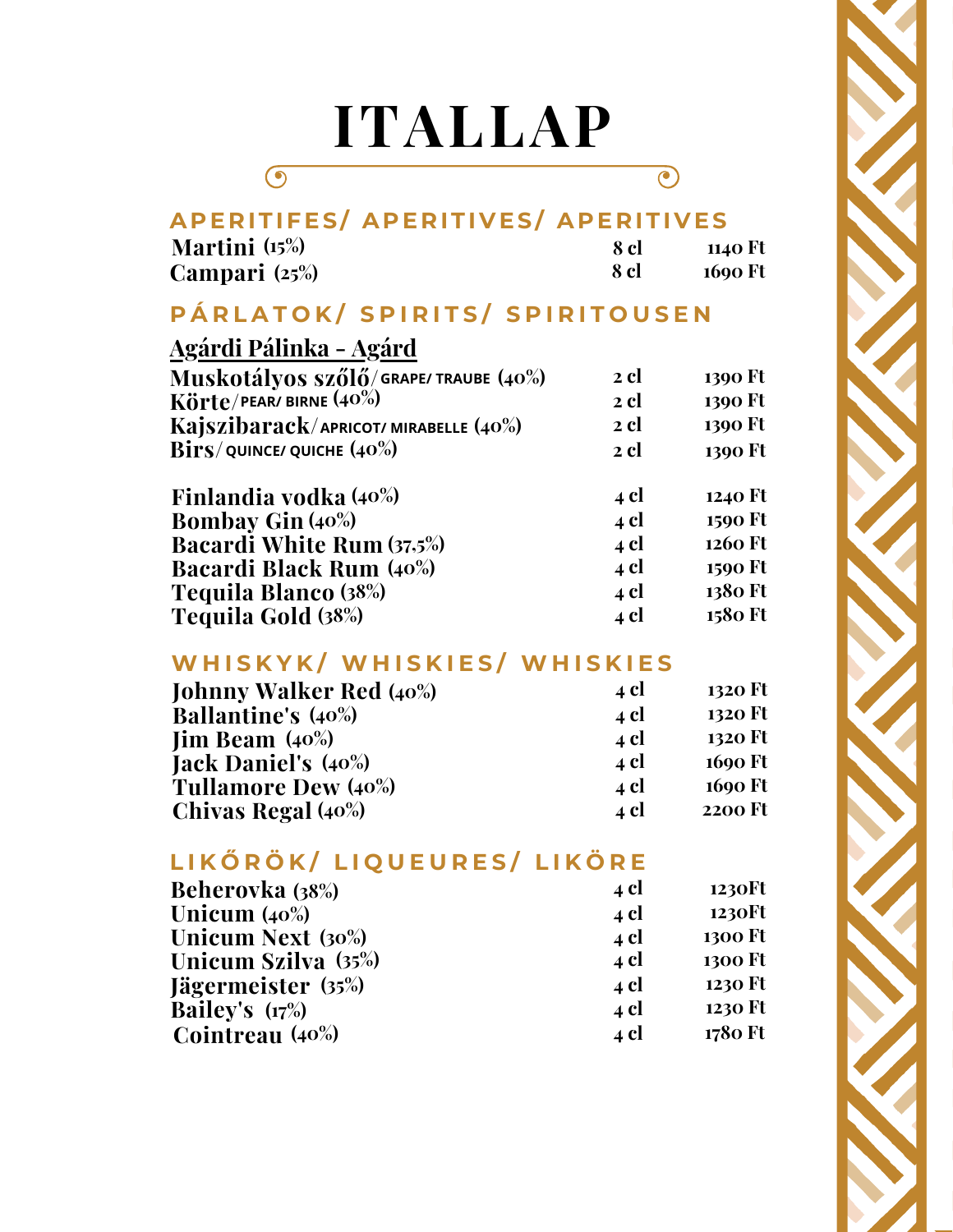## **K O N Y A K / C O G N A C / C O G N A C**

| Metaxa******* $(40\%)$ | 4 CI | 1780 Ft |
|------------------------|------|---------|
| Hennessy V.S. $(40\%)$ | 4 Cl | 1230 Ft |

#### **Ü V E G E S S Ö R / B E E R S / B I E R**

| Mort Subit (4,0%)                                | 0,25             | 990 Ft  |
|--------------------------------------------------|------------------|---------|
| Dreher $(5.2\%)$                                 | 0.331            | 700 Ft  |
| Heineken $(5.0\%)$                               | 0.331            | 700 Ft  |
| Edelweiß búzasör/wheat beer/weizenbier $(5,3\%)$ | 0.5 <sub>1</sub> | 1200 Ft |
| Heineken $(0,0)$                                 | 0.331            | 990 Ft  |

#### PEZSGŐK/ CHAMPAGNES/ CHAMPAGNER

| Hungária extra dry          | 0.21  | 1890 Ft        |
|-----------------------------|-------|----------------|
| <b>Törley Charmant Doux</b> | 0.21  | 1890 Ft        |
| Hungária extra dry          | 0.751 | <b>5790 Ft</b> |
| Törley alkoholmentes pezsgő | 0.751 | 3600 Ft        |

# ÜDITŐK/ SOFT DRINKS/ SOFT DRINKS

| Coca-cola                          | 0,25             | <b>610 Ft</b> |
|------------------------------------|------------------|---------------|
| Coca-cola zero                     | 0,25             | <b>610 Ft</b> |
| <b>Fanta narancs / ORANGE</b>      | 0,251            | <b>610 Ft</b> |
| Kinley gyömbér / GINGER/ GINGERALE | 0,251            | <b>610 Ft</b> |
| <b>Kinley tonik/TONIC</b>          | 0,251            | <b>610 Ft</b> |
| <b>Kinley mohito</b>               | 0,25             | <b>610 Ft</b> |
| Fuse tea citrom / LEMON/ ZITRONE   | 0,251            | <b>610 Ft</b> |
| Fuse tea barack / PEACH/ PFIRSICH  | 0,251            | <b>610 Ft</b> |
| Limonádé / LEMONADE/ LIMONADE      | 0.1 <sub>1</sub> | 300 Ft        |

# GYÜMÖLCSLEVEK/ FRUIT DRINKS/ **F R U C H T S Ä F T E**

| Rauch narancs / ORANGE $(100\%)$                 | 0.21             | 800 Ft |
|--------------------------------------------------|------------------|--------|
| Rauch ananász/pineaplple/ananas (100%)           | 0.2 <sub>1</sub> | 800 Ft |
| Rauch őszibarack / PEACH/ PFIRSICH (50%)         | 0.21             | 800 Ft |
| Rauch körte / PEAR/ BIRNE (50%)                  | 0.21             | 800 Ft |
| Rauch feketeribizli/ BLACKCURRANT/ JOHANNISBEERE | 0.21             | 800 Ft |
| Rauch Meggy / SOURCHERRY/ KIRSCHE $(27%)$        | 0.2 <sub>1</sub> | 800 Ft |